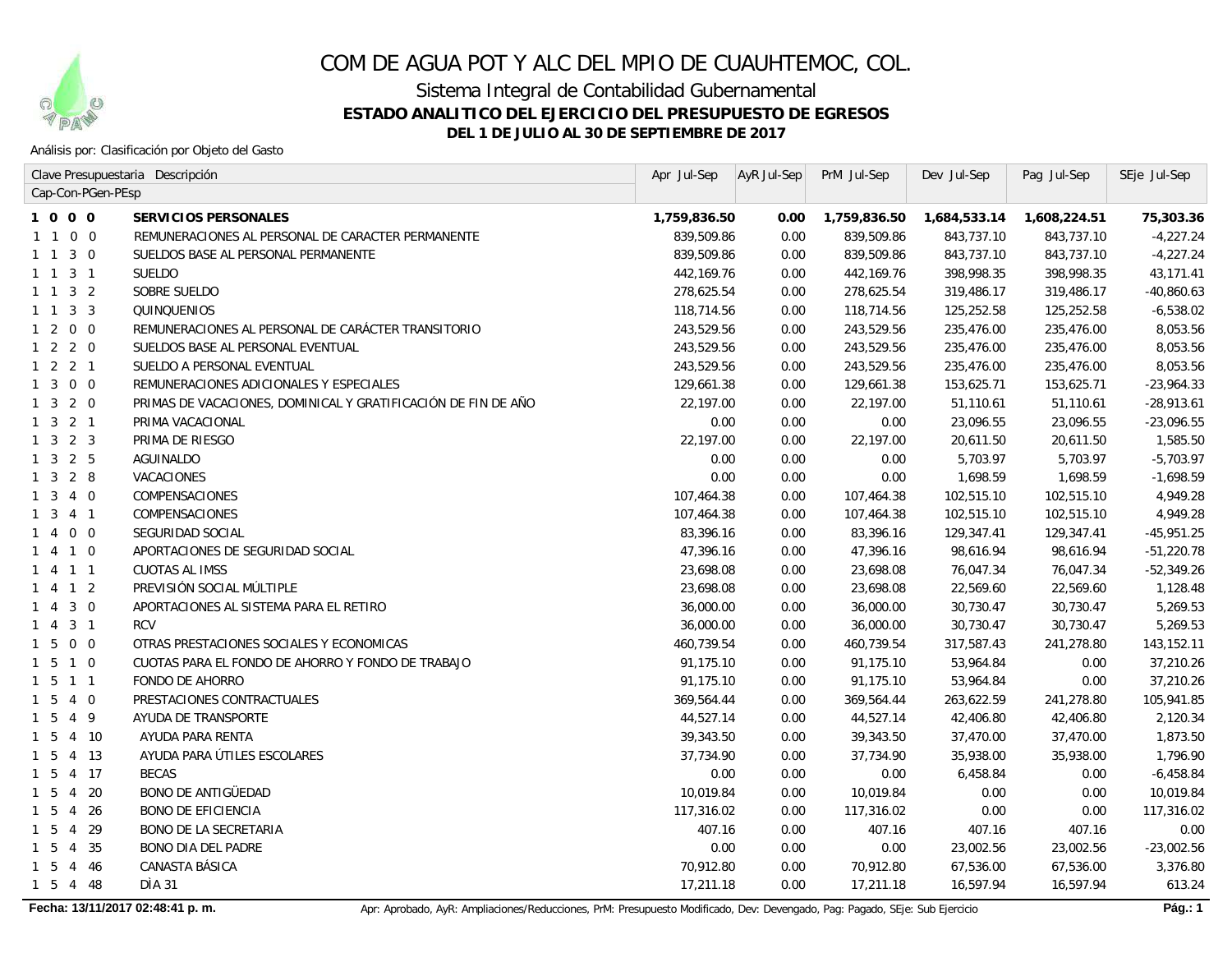

Sistema Integral de Contabilidad Gubernamental

**ESTADO ANALITICO DEL EJERCICIO DEL PRESUPUESTO DE EGRESOS**

**DEL 1 DE JULIO AL 30 DE SEPTIEMBRE DE 2017**

### Análisis por: Clasificación por Objeto del Gasto

|                                  | Clave Presupuestaria Descripción                                                                 | Apr Jul-Sep | AyR Jul-Sep | PrM Jul-Sep | Dev Jul-Sep | Pag Jul-Sep | SEje Jul-Sep   |
|----------------------------------|--------------------------------------------------------------------------------------------------|-------------|-------------|-------------|-------------|-------------|----------------|
| Cap-Con-PGen-PEsp                |                                                                                                  |             |             |             |             |             |                |
| 1 5<br>4 51                      | <b>FONDO DE VIVIENDA</b>                                                                         | 32,091.90   | 0.00        | 32,091.90   | 16,775.28   | 0.00        | 15,316.62      |
| - 5<br>4 52                      | <b>GASTOS DE EJECUCIÓN</b>                                                                       | 0.00        | 0.00        | 0.00        | 17,920.34   | 17,920.34   | $-17,920.34$   |
| 4 57<br>- 5<br>-1                | <b>SEGURO DE VIDA</b>                                                                            | 0.00        | 0.00        | 0.00        | $-890.33$   | 0.00        | 890.33         |
| 1 7 0 0                          | PAGO DE ESTIMULOS A SERVIDORES PUBLICOS                                                          | 3,000.00    | 0.00        | 3,000.00    | 4,759.49    | 4,759.49    | $-1,759.49$    |
| $1 \t7 \t1 \t0$                  | <b>ESTÍMULOS</b>                                                                                 | 3,000.00    | 0.00        | 3,000.00    | 4,759.49    | 4,759.49    | $-1,759.49$    |
| 1 7 1 1                          | <b>VIÁTICOS</b>                                                                                  | 3,000.00    | 0.00        | 3,000.00    | 4,759.49    | 4,759.49    | $-1,759.49$    |
| 2 0 0 0                          | <b>MATERIALES Y SUMINISTROS</b>                                                                  | 84,374.85   | 0.00        | 84,374.85   | 193,558.44  | 193,442.22  | $-109, 183.59$ |
| 2 1 0 0                          | MATERIALES DE ADMINISTRACION, EMISION DE DOCUMENTOS Y ARTICULOS<br>OFICIALES                     | 5,749.98    | 0.00        | 5.749.98    | 6,507.60    | 5,320.57    | $-757.62$      |
| 2 1 1 0                          | MATERIALES, ÚTILES Y EQUIPOS MENORES DE OFICINA                                                  | 4,500.00    | 0.00        | 4,500.00    | 4,370.10    | 3,213.07    | 129.90         |
| 2 1 1 1                          | MATERIAL Y ÚTILES DE OFICINA                                                                     | 4,500.00    | 0.00        | 4,500.00    | 3,249.41    | 3,213.07    | 1,250.59       |
| 2 1 1 6                          | EQUIPOS MENORES DE OFICINA                                                                       | 0.00        | 0.00        | 0.00        | 1,120.69    | 0.00        | $-1,120.69$    |
| 2 1 5 0                          | MATERIAL IMPRESO E INFORMACIÓN DIGITAL                                                           | 375.00      | 0.00        | 375.00      | 1,250.00    | 1,220.00    | $-875.00$      |
| $2 \t1 \t5 \t1$                  | <b>MATERIAL IMPRESO.</b>                                                                         | 375.00      | 0.00        | 375.00      | 1,250.00    | 1,220.00    | $-875.00$      |
| 2 1 6 0                          | MATERIAL DE LIMPIEZA                                                                             | 874.98      | 0.00        | 874.98      | 887.50      | 887.50      | $-12.52$       |
| 6 1<br>$2 \quad 1$               | MATERIAL PARA ASEO, LIMPIEZA E HIGIENE                                                           | 874.98      | 0.00        | 874.98      | 887.50      | 887.50      | $-12.52$       |
| 2200                             | ALIMENTOS Y UTENSILIOS                                                                           | 375.00      | 0.00        | 375.00      | 840.00      | 840.00      | $-465.00$      |
| 2210                             | PRODUCTOS ALIMENTICIOS PARA PERSONAS                                                             | 375.00      | 0.00        | 375.00      | 840.00      | 840.00      | $-465.00$      |
| $2 \t2 \t1 \t3$                  | AGUA EN BOTELLA Y GARRAFÓN                                                                       | 375.00      | 0.00        | 375.00      | 840.00      | 840.00      | $-465.00$      |
| 2300                             | MATERIAS PRIMAS Y MATERIALES DE PRODUCCION Y COMERCIALIZACION                                    | 6,249.99    | 0.00        | 6,249.99    | 3,662.07    | 3,377.59    | 2,587.92       |
| 2350                             | PRODUCTOS QUÍMICOS, FARMACÉUTICOS Y DE LABORATORIO ADQUIRIDOS COMO<br><b>MATERIA PRIMA</b>       | 6,249.99    | 0.00        | 6,249.99    | 3,662.07    | 3,377.59    | 2,587.92       |
| 2 <sub>3</sub><br>5 <sub>1</sub> | PRODUCTOS QUÍMICOS, FARMACÉUTICOS Y DE LABORATORIO UTILIZADOS EN<br><b>PROCESOS PRODUCTIVOS.</b> | 6,249.99    | 0.00        | 6,249.99    | 3,662.07    | 3,377.59    | 2,587.92       |
| $0\quad 0$<br>2 4                | MATERIALES Y ARTICULOS DE CONSTRUCCION Y DE REPARACION                                           | 23,749.98   | 0.00        | 23,749.98   | 12,589.58   | 31,525.32   | 11,160.40      |
| 9 0<br>2 4                       | OTROS MATERIALES Y ARTÍCULOS DE CONSTRUCCIÓN Y REPARACIÓN                                        | 23,749.98   | 0.00        | 23,749.98   | 12,589.58   | 31,525.32   | 11,160.40      |
| 9 1<br>$2 \quad 4$               | OTROS MATERIALES Y ARTÍCULOS DE CONSTRUCCIÓN Y REPARACIÓN                                        | 23,749.98   | 0.00        | 23,749.98   | 12,589.58   | 31,525.32   | 11,160.40      |
| $0\quad 0$<br>2 6                | COMBUSTIBLES, LUBRICANTES Y ADITIVOS                                                             | 29,499.96   | 0.00        | 29,499.96   | 123,286.77  | 141,970.29  | $-93,786.81$   |
| 2610                             | COMBUSTIBLES, LUBRICANTES Y ADITIVOS                                                             | 29,499.96   | 0.00        | 29,499.96   | 123,286.77  | 141,970.29  | $-93,786.81$   |
| 2 6 1 1                          | GASOLINA                                                                                         | 28,124.97   | 0.00        | 28,124.97   | 121,836.00  | 141,280.80  | $-93,711.03$   |
| 2 6 1 4                          | <b>ACEITES Y GRASAS</b>                                                                          | 1,374.99    | 0.00        | 1.374.99    | 1,450.77    | 689.49      | $-75.78$       |
| 2700                             | VESTUARIO, BLANCOS, PRENDAS DE PROTECCION Y ARTICULOS DEPORTIVOS                                 | 10,999.98   | 0.00        | 10,999.98   | 245.69      | 202.59      | 10,754.29      |
| 2 7 1 0                          | <b>VESTUARIO Y UNIFORMES</b>                                                                     | 9,999.99    | 0.00        | 9,999.99    | 0.00        | 0.00        | 9,999.99       |
| 2 7 1 1                          | <b>UNIFORMES</b>                                                                                 | 9.999.99    | 0.00        | 9.999.99    | 0.00        | 0.00        | 9,999.99       |
| $2$ 7 2 0                        | PRENDAS DE SEGURIDAD Y PROTECCIÓN PERSONAL                                                       | 999.99      | 0.00        | 999.99      | 245.69      | 202.59      | 754.30         |
| $2$ 7 2 1                        | ROPA Y EQUIPO DE SEGURIDAD                                                                       | 999.99      | 0.00        | 999.99      | 245.69      | 202.59      | 754.30         |
| 2900                             | HERRAMIENTAS, REFACCIONES Y ACCESORIOS MENORES                                                   | 7,749.96    | 0.00        | 7,749.96    | 46,426.73   | 10,205.86   | $-38,676.77$   |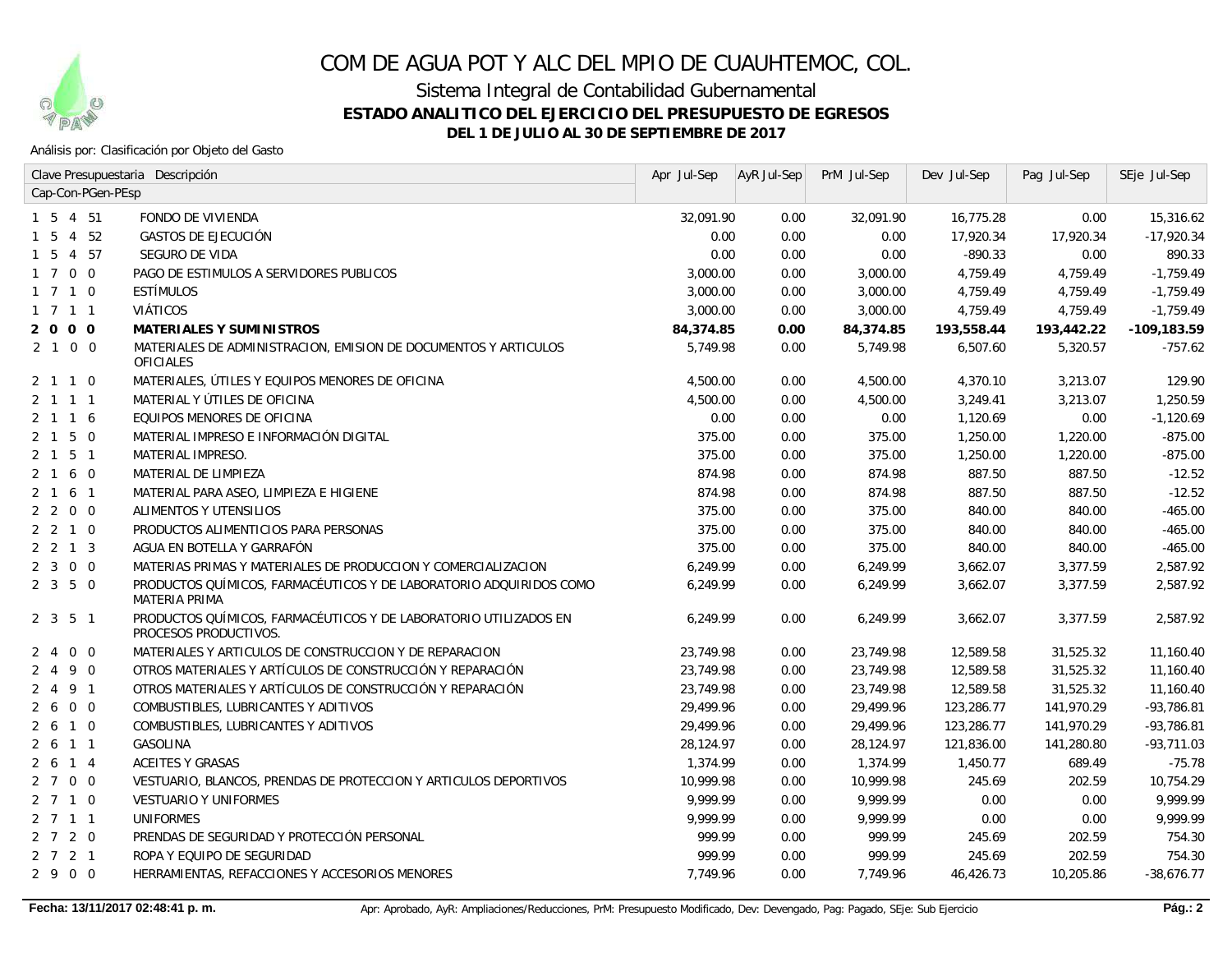

Sistema Integral de Contabilidad Gubernamental

**ESTADO ANALITICO DEL EJERCICIO DEL PRESUPUESTO DE EGRESOS**

**DEL 1 DE JULIO AL 30 DE SEPTIEMBRE DE 2017**

#### Análisis por: Clasificación por Objeto del Gasto

|                                  | Clave Presupuestaria Descripción                                                                 | Apr Jul-Sep | AyR Jul-Sep | PrM Jul-Sep | Dev Jul-Sep | Pag Jul-Sep | SEje Jul-Sep  |
|----------------------------------|--------------------------------------------------------------------------------------------------|-------------|-------------|-------------|-------------|-------------|---------------|
| Cap-Con-PGen-PEsp                |                                                                                                  |             |             |             |             |             |               |
| 2910                             | HERRAMIENTAS MENORES                                                                             | 2,749.98    | 0.00        | 2,749.98    | 28,870.01   | 999.14      | $-26,120.03$  |
| 2 9 1 1                          | HERRAMIENTAS DE CARPINTERIA, SILVICULTURA, HORTICULTURA, GANADERÍA Y<br><b>AGRICULTURA</b>       | 2,749.98    | 0.00        | 2,749.98    | 28,870.01   | 999.14      | $-26, 120.03$ |
| 2940                             | REFACCIONES Y ACCESORIOS MENORES DE EQUIPO DE CÓMPUTO Y TECNOLOGÍAS<br>DE LA INFORMACIÓN         | 4.999.98    | 0.00        | 4.999.98    | 17,556.72   | 9,206.72    | $-12,556.74$  |
| 2 9<br>4 1                       | REFACCIONES Y ACCESORIOS MENORES PARA EQUIPOS DE COMPUTO                                         | 4,999.98    | 0.00        | 4,999.98    | 17,556.72   | 9,206.72    | $-12,556.74$  |
| 3 0 0 0                          | <b>SERVICIOS GENERALES</b>                                                                       | 251,423.55  | 0.00        | 251,423.55  | 482,631.88  | 718,911.70  | $-231,208.33$ |
| 3 1 0 0                          | SERVICIOS BÁSICOS                                                                                | 103,124.97  | 0.00        | 103,124.97  | 397,878.54  | 671,347.11  | $-294,753.57$ |
| 3 1 1 0                          | ENERGÍA ELÉCTRICA                                                                                | 99.999.99   | 0.00        | 99,999.99   | 393,250.79  | 666,719.36  | $-293,250.80$ |
| 3 1 1 1                          | ENERGIA ELÉCTRICA DE SISTEMA OPERATIVO                                                           | 99,999.99   | 0.00        | 99.999.99   | 393,250.79  | 666,719.36  | $-293,250.80$ |
| 3 1 4 0                          | TELEFONÍA TRADICIONAL                                                                            | 3,124.98    | 0.00        | 3,124.98    | 4,627.75    | 4,627.75    | $-1,502.77$   |
| 3 1 4 1                          | SERVICIO TELEFÓNICO CONVENCIONAL                                                                 | 3,124.98    | 0.00        | 3,124.98    | 4,627.75    | 4,627.75    | $-1,502.77$   |
| 3 2 0 0                          | SERVICIOS DE ARRENDAMIENTO                                                                       | 4,999.98    | 0.00        | 4,999.98    | 6,000.00    | 6,000.00    | $-1,000.02$   |
| 3 2 2 0                          | ARRENDAMIENTO DE EDIFICIOS                                                                       | 4,999.98    | 0.00        | 4,999.98    | 6,000.00    | 6,000.00    | $-1,000.02$   |
| $3 \t2 \t2 \t3$                  | ARRENDAMIENTO DE EDIFICIOS PARA OFICINAS                                                         | 4,999.98    | 0.00        | 4,999.98    | 6,000.00    | 6,000.00    | $-1,000.02$   |
| 3 3 0 0                          | SERVICIOS PROFESIONALES, CIENTIFICOS, TECNICOS Y OTROS SERVICIOS                                 | 13,899.99   | 0.00        | 13,899.99   | 22,500.00   | 18,900.00   | $-8,600.01$   |
| 3 3 3 0                          | SERVICIOS DE CONSULTORÍA ADMINISTRATIVA, PROCESOS, TÉCNICA Y EN<br>TECNOLOGÍAS DE LA INFORMACIÓN | 13,899.99   | 0.00        | 13,899.99   | 22,500.00   | 18,900.00   | $-8,600.01$   |
| 3 3 3 1                          | SERVICIOS DE CONSULTORÍA ASESORIA Y MANTENIMIENTO DE SISTEMAS<br><b>INFORMATICOS</b>             | 13,899.99   | 0.00        | 13,899.99   | 22,500.00   | 18,900.00   | $-8,600.01$   |
| $0\quad 0$<br>3 4                | SERVICIOS FINANCIEROS, BANCARIOS Y COMERCIALES                                                   | 4,875.00    | 0.00        | 4,875.00    | 5,521.30    | 5,521.30    | $-646.30$     |
| 4 1 0<br>3                       | SERVICIOS FINANCIEROS Y BANCARIOS                                                                | 4,875.00    | 0.00        | 4,875.00    | 5,521.30    | 5,521.30    | $-646.30$     |
| 4 1 1<br>3                       | <b>COMISIONES BANCARIAS</b>                                                                      | 4,875.00    | 0.00        | 4,875.00    | 5,521.30    | 5,521.30    | $-646.30$     |
| 5 0 0<br>3                       | SERVICIOS DE INSTALACION, REPARACION, MANTENIMIENTO Y CONSERVACION                               | 35,448.63   | 0.00        | 35,448.63   | 38,753.79   | 12,920.51   | $-3,305.16$   |
| 5 0<br>$3\quad 5$                | REPARACIÓN Y MANTENIMIENTO DE EQUIPO DE TRANSPORTE                                               | 11,374.98   | 0.00        | 11,374.98   | 15,803.79   | 12,920.51   | $-4,428.81$   |
| 5 <sub>1</sub><br>3 <sub>5</sub> | MANTENIMIENTO DE EQUIPO DE TRANSPORTE TERRESTRE                                                  | 11,374.98   | 0.00        | 11,374.98   | 15,803.79   | 12,920.51   | $-4,428.81$   |
| 3 5 7 0                          | INSTALACIÓN, REPARACIÓN Y MANTENIMIENTO DE MAQUINARIA, OTROS EQUIPOS Y<br>HERRAMIENTA            | 24,073.65   | 0.00        | 24,073.65   | 22,950.00   | 0.00        | 1,123.65      |
| 3 5 7 1                          | REPARACIÓN Y MANTENIMIENTO DE MAQUINARIA (POZOS)                                                 | 24,073.65   | 0.00        | 24,073.65   | 22,950.00   | 0.00        | 1,123.65      |
| 3 7 0 0                          | SERVICIOS DE TRASLADO Y VIATICOS                                                                 | 0.00        | 0.00        | 0.00        | 11,353.47   | 3,598.00    | $-11,353.47$  |
| 3 7 5 0                          | VIÁTICOS EN EL PAÍS                                                                              | 0.00        | 0.00        | 0.00        | 11,353.47   | 3,598.00    | $-11,353.47$  |
| 5 <sub>1</sub><br>$3 \quad 7$    | GASTOS DE ALIMENTACCIÓN EN VIÁTICOS                                                              | 0.00        | 0.00        | 0.00        | 11,353.47   | 3,598.00    | $-11,353.47$  |
| 3 9 0 0                          | OTROS SERVICIOS GENERALES                                                                        | 89,074.98   | 0.00        | 89,074.98   | 624.78      | 624.78      | 88,450.20     |
| 3920                             | <b>IMPUESTOS Y DERECHOS</b>                                                                      | 87,499.98   | 0.00        | 87,499.98   | 0.00        | 0.00        | 87,499.98     |
| 3 9 2 6                          | <b>DERECHO DE USO</b>                                                                            | 87,499.98   | 0.00        | 87,499.98   | 0.00        | 0.00        | 87,499.98     |
| 5 0<br>3 <sup>9</sup>            | PENAS, MULTAS, ACCESORIOS Y ACTUALIZACIONES                                                      | 1,200.00    | 0.00        | 1,200.00    | 624.78      | 624.78      | 575.22        |
| $3 \overline{9}$<br>5 1          | MULTAS POR PASIVOS FISCALES                                                                      | 1,200.00    | 0.00        | 1,200.00    | 624.78      | 624.78      | 575.22        |
| 3 9 9 0                          | OTROS SERVICIOS GENERALES                                                                        | 375.00      | 0.00        | 375.00      | 0.00        | 0.00        | 375.00        |

Fecha: 13/11/2017 02:48:41 p. m. **Apricage Activationes**/Reducciones, PrM: Presupuesto Modificado, Dev: Devengado, Pag: Pagado, SEje: Sub Ejercicio **Pág.: 3**<br> **Pág.: 3**